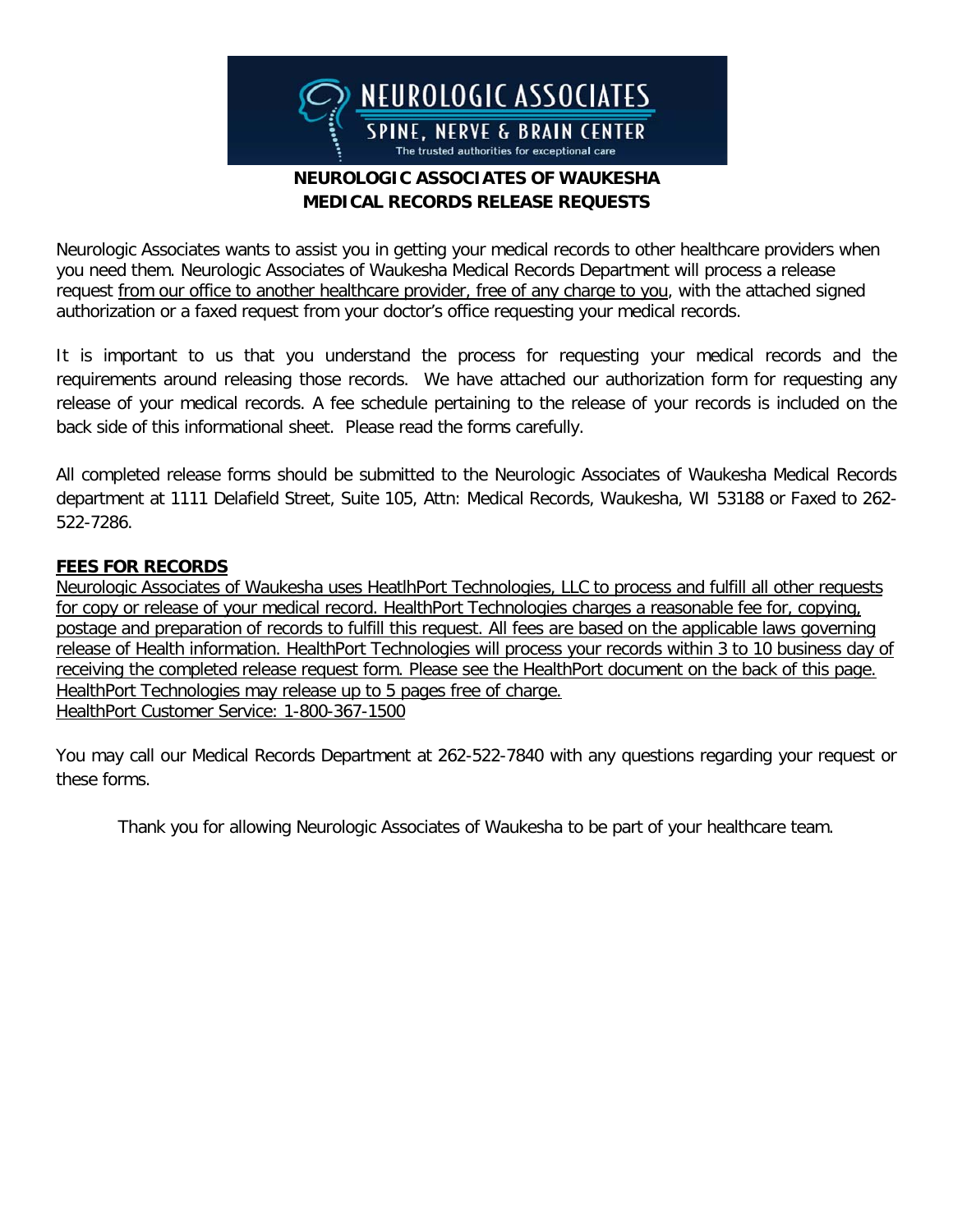# AUTHORIZATION TO RELEASE PROTECTED HEALTH INFORMATION

| PATIENT INFORMATION:<br>Name of Patient/Previous Names                                                                                                                                                                                                                                                                                                                                                                                                                                                                                                                                                                                                                                                                                                                                                                                                                                                                                                                                                                                                                                                                                                                                                                                                                                                                                                                                                                                                                                                                                                                                                                                                                                                                                                                                                                                                                                                                                                                                               | <b>Birth Date</b>                           | <b>Medical Record Number</b>   |                         |                     |  |
|------------------------------------------------------------------------------------------------------------------------------------------------------------------------------------------------------------------------------------------------------------------------------------------------------------------------------------------------------------------------------------------------------------------------------------------------------------------------------------------------------------------------------------------------------------------------------------------------------------------------------------------------------------------------------------------------------------------------------------------------------------------------------------------------------------------------------------------------------------------------------------------------------------------------------------------------------------------------------------------------------------------------------------------------------------------------------------------------------------------------------------------------------------------------------------------------------------------------------------------------------------------------------------------------------------------------------------------------------------------------------------------------------------------------------------------------------------------------------------------------------------------------------------------------------------------------------------------------------------------------------------------------------------------------------------------------------------------------------------------------------------------------------------------------------------------------------------------------------------------------------------------------------------------------------------------------------------------------------------------------------|---------------------------------------------|--------------------------------|-------------------------|---------------------|--|
| <b>Street Address</b>                                                                                                                                                                                                                                                                                                                                                                                                                                                                                                                                                                                                                                                                                                                                                                                                                                                                                                                                                                                                                                                                                                                                                                                                                                                                                                                                                                                                                                                                                                                                                                                                                                                                                                                                                                                                                                                                                                                                                                                | City, State, Zip                            |                                |                         | <b>Phone Number</b> |  |
| <b>AUTHORIZES DISCLOSURE BY:</b>                                                                                                                                                                                                                                                                                                                                                                                                                                                                                                                                                                                                                                                                                                                                                                                                                                                                                                                                                                                                                                                                                                                                                                                                                                                                                                                                                                                                                                                                                                                                                                                                                                                                                                                                                                                                                                                                                                                                                                     | <u>DISCLOSURE OF HEALTH INFORMATION TO:</u> |                                |                         |                     |  |
| PHC, Oconomowoc Memorial Hospital<br><b>PHC, Waukesha Memorial Hospital</b>                                                                                                                                                                                                                                                                                                                                                                                                                                                                                                                                                                                                                                                                                                                                                                                                                                                                                                                                                                                                                                                                                                                                                                                                                                                                                                                                                                                                                                                                                                                                                                                                                                                                                                                                                                                                                                                                                                                          | Name of Health Care Provider/Plan/Other     |                                |                         |                     |  |
| <b>FIPHC, Behavioral Medicine Center</b><br>$\Box$ PHCMA – Clinic/Provider $\Box$<br><u> 1980 - An Dùbhlachd ann an 1990 - An Dùbhlachd ann an 1990 - An Dùbhlachd ann an 1990 - An Dùbhlachd ann an 1</u>                                                                                                                                                                                                                                                                                                                                                                                                                                                                                                                                                                                                                                                                                                                                                                                                                                                                                                                                                                                                                                                                                                                                                                                                                                                                                                                                                                                                                                                                                                                                                                                                                                                                                                                                                                                           | <b>Street Address</b>                       |                                |                         |                     |  |
| ProHealth Solutions Participant __________________<br>City, State, Zip Code                                                                                                                                                                                                                                                                                                                                                                                                                                                                                                                                                                                                                                                                                                                                                                                                                                                                                                                                                                                                                                                                                                                                                                                                                                                                                                                                                                                                                                                                                                                                                                                                                                                                                                                                                                                                                                                                                                                          |                                             |                                |                         |                     |  |
| INFORMATION TO BE DISCLOSED: Identify below the specific information you are authorizing to be disclosed:                                                                                                                                                                                                                                                                                                                                                                                                                                                                                                                                                                                                                                                                                                                                                                                                                                                                                                                                                                                                                                                                                                                                                                                                                                                                                                                                                                                                                                                                                                                                                                                                                                                                                                                                                                                                                                                                                            |                                             |                                |                         |                     |  |
| $\Box$ Billing Records<br>$\Box$ Discharge Summary                                                                                                                                                                                                                                                                                                                                                                                                                                                                                                                                                                                                                                                                                                                                                                                                                                                                                                                                                                                                                                                                                                                                                                                                                                                                                                                                                                                                                                                                                                                                                                                                                                                                                                                                                                                                                                                                                                                                                   | □ History & Physical                        | $\Box$ Consultation            | $\Box$ Operative Report | $\Box$ ED Report    |  |
| $\Box$ Pathology Report<br>$\Box$ Radiology Report                                                                                                                                                                                                                                                                                                                                                                                                                                                                                                                                                                                                                                                                                                                                                                                                                                                                                                                                                                                                                                                                                                                                                                                                                                                                                                                                                                                                                                                                                                                                                                                                                                                                                                                                                                                                                                                                                                                                                   | Radiology Films                             | $\Box$ Laboratory Report       | $\Box$ Rehab Notes      |                     |  |
|                                                                                                                                                                                                                                                                                                                                                                                                                                                                                                                                                                                                                                                                                                                                                                                                                                                                                                                                                                                                                                                                                                                                                                                                                                                                                                                                                                                                                                                                                                                                                                                                                                                                                                                                                                                                                                                                                                                                                                                                      |                                             |                                |                         |                     |  |
| DISCLOSURES REQUIRING SPECIAL CONSENT: In compliance with Wisconsin Statutes which require special permission to disclose otherwise privileged<br>information, I am authorizing that the following information also be disclosed. Check all that apply.                                                                                                                                                                                                                                                                                                                                                                                                                                                                                                                                                                                                                                                                                                                                                                                                                                                                                                                                                                                                                                                                                                                                                                                                                                                                                                                                                                                                                                                                                                                                                                                                                                                                                                                                              |                                             |                                |                         |                     |  |
| $\Box$ HIV/AIDS*<br>$\Box$ Mental/Behavioral Health Conditions                                                                                                                                                                                                                                                                                                                                                                                                                                                                                                                                                                                                                                                                                                                                                                                                                                                                                                                                                                                                                                                                                                                                                                                                                                                                                                                                                                                                                                                                                                                                                                                                                                                                                                                                                                                                                                                                                                                                       |                                             | □ Drug/Alcohol Abuse/Treatment | $\Box$ SANE             | $\Box$ SANE Photos  |  |
|                                                                                                                                                                                                                                                                                                                                                                                                                                                                                                                                                                                                                                                                                                                                                                                                                                                                                                                                                                                                                                                                                                                                                                                                                                                                                                                                                                                                                                                                                                                                                                                                                                                                                                                                                                                                                                                                                                                                                                                                      |                                             |                                |                         |                     |  |
| PURPOSE FOR DISCLOSURE: Please provide specific purpose for disclosure or check applicable category.                                                                                                                                                                                                                                                                                                                                                                                                                                                                                                                                                                                                                                                                                                                                                                                                                                                                                                                                                                                                                                                                                                                                                                                                                                                                                                                                                                                                                                                                                                                                                                                                                                                                                                                                                                                                                                                                                                 |                                             |                                |                         |                     |  |
| $\Box$ Transfer to New Provider<br>$\Box$ Continuing Care                                                                                                                                                                                                                                                                                                                                                                                                                                                                                                                                                                                                                                                                                                                                                                                                                                                                                                                                                                                                                                                                                                                                                                                                                                                                                                                                                                                                                                                                                                                                                                                                                                                                                                                                                                                                                                                                                                                                            |                                             | □ Insurance/Claim Purposes     | $\Box$ Legal            | Personal Use        |  |
| □ Workers Compensation<br>□ Disability Determination                                                                                                                                                                                                                                                                                                                                                                                                                                                                                                                                                                                                                                                                                                                                                                                                                                                                                                                                                                                                                                                                                                                                                                                                                                                                                                                                                                                                                                                                                                                                                                                                                                                                                                                                                                                                                                                                                                                                                 |                                             | Vocational Rehab Eval          |                         |                     |  |
|                                                                                                                                                                                                                                                                                                                                                                                                                                                                                                                                                                                                                                                                                                                                                                                                                                                                                                                                                                                                                                                                                                                                                                                                                                                                                                                                                                                                                                                                                                                                                                                                                                                                                                                                                                                                                                                                                                                                                                                                      |                                             |                                |                         |                     |  |
| □ Verbal Release<br><b>Paper Release</b><br>Check One:                                                                                                                                                                                                                                                                                                                                                                                                                                                                                                                                                                                                                                                                                                                                                                                                                                                                                                                                                                                                                                                                                                                                                                                                                                                                                                                                                                                                                                                                                                                                                                                                                                                                                                                                                                                                                                                                                                                                               |                                             |                                |                         |                     |  |
| Release by:<br>$\Box$ US Mail                                                                                                                                                                                                                                                                                                                                                                                                                                                                                                                                                                                                                                                                                                                                                                                                                                                                                                                                                                                                                                                                                                                                                                                                                                                                                                                                                                                                                                                                                                                                                                                                                                                                                                                                                                                                                                                                                                                                                                        |                                             |                                |                         |                     |  |
| <u>YOUR RIGHTS WITH RESPECT TO THIS AUTHORIZATION:</u>                                                                                                                                                                                                                                                                                                                                                                                                                                                                                                                                                                                                                                                                                                                                                                                                                                                                                                                                                                                                                                                                                                                                                                                                                                                                                                                                                                                                                                                                                                                                                                                                                                                                                                                                                                                                                                                                                                                                               |                                             |                                |                         |                     |  |
| Right to Inspect or Receive a Copy of the Health Information to Be Used or Disclosed – I understand that I have the right to inspect or receive a copy (may<br>be provided at a reasonable fee) of the health information I have authorized to be used or disclosed by this authorization form. Right to Receive Copy of<br>This Authorization -- I understand that if I agree to sign this authorization, I may receive a copy. Right to Refuse to Sign This Authorization - I understand<br>that I am under no obligation to sign this form and that ProHealth Solutions Participant may not condition treatment, payment, enrollment in a health plan<br>or eligibility for health care benefits on my decision to sign this authorization except regarding a) research related treatment, b) health plan enrollment or<br>eligibility, c) the provision of health care that is solely for the purpose of creating PHI for disclosure to a third party.** Right to Withdraw This Authorization<br>- I understand that I have the right to withdraw this authorization at any time by providing a written statement of withdrawal to ProHealth Care's Release<br>of Information Department. I am aware that my withdrawal will not be effective as to uses and/or disclosures of my health information that the person(s)<br>and or organizations(s) listed above have already made in reference to this authorization. I understand that information used or disclosed pursuant to this<br>authorization may be subject to redisclosure and no longer protected by Federal privacy standards. *HIV Test Results: I understand my HIV test results may<br>be released without authorization to persons/organizations that have access under State laws and a list of those persons/organizations is available upon<br>request. ** WI Statues 51.30 and 252.15 requires patient authorization to disclose health information for payment purposes. Copy or Facsimile (FAX) Valid<br>as an Original. |                                             |                                |                         |                     |  |
| This information has been disclosed to you from records protected by Federal (42 CFR Part 2) and Wisconsin (51.30) confidentiality rules. The Federal rules<br>prohibit you from making any further disclosure of this information unless further disclosure is expressly permitted by the written consent of the person to<br>whom it pertains or as otherwise permitted by 42 CFR part 2. A general authorization for the release of medical or other information is NOT sufficient for this<br>purpose. The Federal rules restrict any use of the information to criminally investigate or prosecute any alcohol or drug abuse patient.                                                                                                                                                                                                                                                                                                                                                                                                                                                                                                                                                                                                                                                                                                                                                                                                                                                                                                                                                                                                                                                                                                                                                                                                                                                                                                                                                           |                                             |                                |                         |                     |  |
|                                                                                                                                                                                                                                                                                                                                                                                                                                                                                                                                                                                                                                                                                                                                                                                                                                                                                                                                                                                                                                                                                                                                                                                                                                                                                                                                                                                                                                                                                                                                                                                                                                                                                                                                                                                                                                                                                                                                                                                                      |                                             |                                |                         |                     |  |
|                                                                                                                                                                                                                                                                                                                                                                                                                                                                                                                                                                                                                                                                                                                                                                                                                                                                                                                                                                                                                                                                                                                                                                                                                                                                                                                                                                                                                                                                                                                                                                                                                                                                                                                                                                                                                                                                                                                                                                                                      |                                             |                                |                         |                     |  |
|                                                                                                                                                                                                                                                                                                                                                                                                                                                                                                                                                                                                                                                                                                                                                                                                                                                                                                                                                                                                                                                                                                                                                                                                                                                                                                                                                                                                                                                                                                                                                                                                                                                                                                                                                                                                                                                                                                                                                                                                      |                                             |                                |                         |                     |  |
|                                                                                                                                                                                                                                                                                                                                                                                                                                                                                                                                                                                                                                                                                                                                                                                                                                                                                                                                                                                                                                                                                                                                                                                                                                                                                                                                                                                                                                                                                                                                                                                                                                                                                                                                                                                                                                                                                                                                                                                                      |                                             |                                |                         |                     |  |

医内障 第三次形成

 $\boldsymbol{t}$